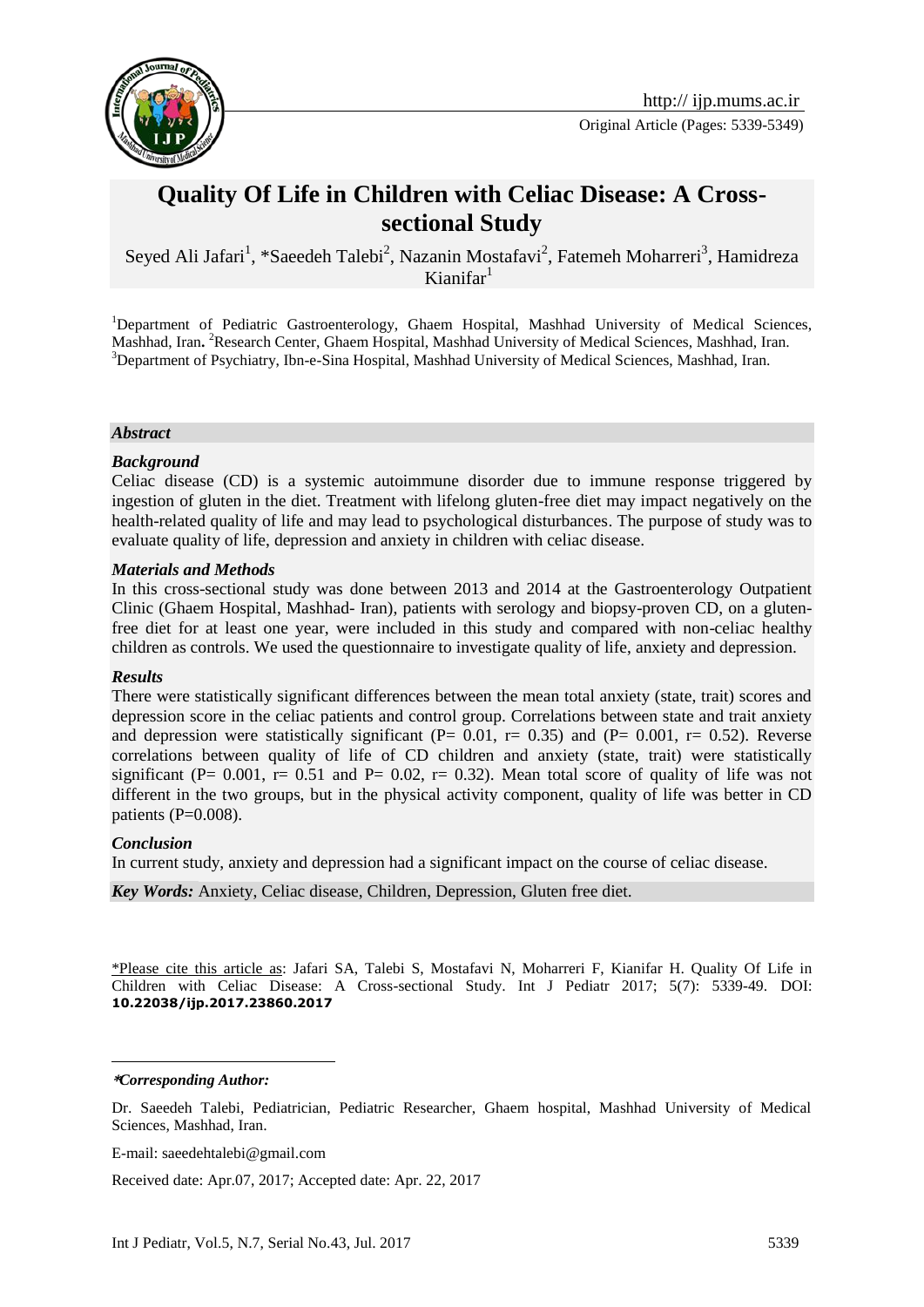### **1- INTRODUCTION**

 Celiac disease (CD), an immunemediated systemic disorder in genetically predisposed individuals [\(1\)](#page-7-0) initiates through the ingestion of gluten and related prolamins such as cereals (wheat, rye, and barley) containing gluten, a protein complex [\(2\)](#page-7-1). The overall global prevalence of CD is estimated to be 1%, but it varies depending on age and country of origin of the study population. Furthermore, many researchers acknowledge that the current prevalence of the disease may be underestimated due to under diagnosis [\(3\)](#page-7-2).

In fact, the only available treatment is a lifelong gluten-free diet. However, adhering to a strict gluten-free diet every day of life may decrease the Health Related Ouality of Life (HROoL), negatively affect cost of living, and create social restrictions and stigmatization [\(4-](#page-7-3) [8\)](#page-7-3). HRQoL is defined as comprising of broad concepts of life including physical, emotional, mental, social, and behavioral components of functioning and wellbeing, as perceived by the individual and/or others [\(9\)](#page-7-4). Several factors contribute to the negative impact that CD has on the HRQoL of affected patients. The chronic nature of CD and the fact that treatment entails a demanding, permanent, restrictive diet with periodic checkups are foremost among them  $(5, 10)$  $(5, 10)$ .

Celiac patients present an altered sense of well-being due to the symptoms of the disease, the associated conditions, and a sense of fatigue, among other causes [\(10,](#page-7-6) [11\)](#page-7-7). The degree of adherence to a glutenfree diet has been shown to be an essential factor in the HRQoL of celiac patients, with better results in patients with total adherence [\(12\)](#page-7-8). Earlier research has indicated a positive association between celiac disease and some mental disorders in both adults and children; however, the pathogenic mechanisms of mental and behavioral disorders associated with CD are not fully understood. Tryptophan

deficiency and central serotoninergic hypo function have been suggested as possible causes [\(13\)](#page-7-9). Moreover, dietary restrictions may lead to psychological and social disturbances in such patients [\(14\)](#page-8-0) and the existence of neurologic or psychiatric dysfunctions have been shown to exist in some patients with CD [\(15\)](#page-8-1). Interestingly, the majority of individuals with a neurological disease of unknown origin have been tested positive for anti-gliadin antibodies [\(16\)](#page-8-2). Moreover, gluten intolerance might lead to a variety of anxiety disorders with social phobia and panic disorder being prevalent in CD cases. Depression and related mood disorders such as dysthymic disorder, and adjustment disorders are reported to be associated with celiac disease [\(17\)](#page-8-3).

Despite various studies on HRQoL among adult cases, only a low number of studies have considered CD children, all of which have revealed inconclusive results [\(18-21\)](#page-8-4). The HRQoL of children and adolescents with CD regarding their psychiatric symptoms has not been studied comprehensively. Hence, we have performed a cross-sectional study to compare a group of CD children (enrolled in a tertiary level pediatric gastroenterology center) with a group of healthy children, based on a validated, easy, and widely used plan for pediatric patients as well as a standard Peds Q4 questionnaire.

# **2- MATERIALS AND METHODS**

# **2-1. Patients and controls**

 This cross-sectional study was done from November 2013 to June 2014 on the Gastroenterology Outpatient Clinic (Ghaem Hospital, Mashhad- Iran). Fifty patients (aged 7-16 years), which consisted of 24 males (48%) and 26 females (52%), with serology and biopsy-proven CD, and on a gluten free diet (GFD) for at least one year, were consecutively enrolled in this study. Patients with a history of other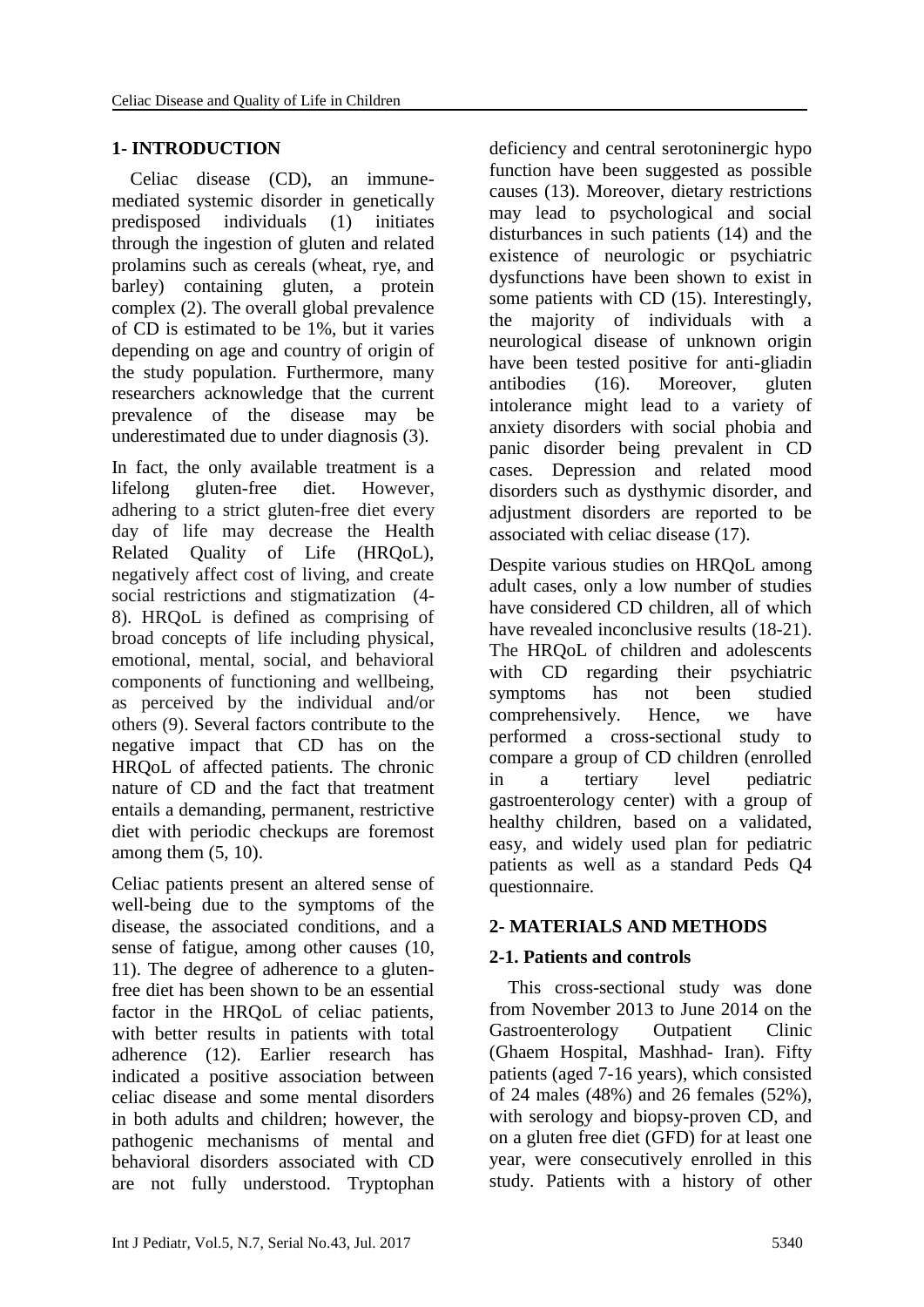medical (i.e. Insulin-Dependent Diabetes Mellitus (IDDM), autoimmune hepatitis) and psychosocial disorders were excluded. In addition, 50 non-celiac healthy children similar in age and gender, 23 males (46%) and 27 females (54%), were screened as controls during their annual pediatric visit in tertiary general pediatric clinics in the same area.

#### **2-2. Assessment of quality of life**

To investigate the quality of life, we used the PedsQL 4.0, with 23-item multidimensional generic core scales, which covers different areas including:  $(1)$ eight physical functioning parts, (2) five emotional functioning parts, (3) five social functioning parts, and (4) five school functioning parts [\(22\)](#page-8-5). Validation and cultural adaptation of the Persian translation of the questionnaire was acquired [\(23\)](#page-8-6).

Raw scores were evaluated based on a 5 point Likert scale  $(0 =$  never a problem; 1  $=$  almost never a problem;  $2 =$  sometimes a problem; 4 = almost always a problem), which was reverse-scored and linearly transformed to a 0-100 scale  $(0 = 100, 1 =$ 75,  $2 = 50$ ,  $3 = 25$ ,  $4 = 0$ ), with higher scores indicating better HRQoL (**Table.1**).

Table-1: Health Related Quality of Life Questionnaire scores

| <b>Dimensions</b>            | Number of<br>Items | Cluster of<br>Items | Reversed scoring | Direction of<br>Dimensions |  |  |
|------------------------------|--------------------|---------------------|------------------|----------------------------|--|--|
| <b>Physical Functioning</b>  |                    | 1-8                 | 1-8              |                            |  |  |
| <b>Emotional Functioning</b> |                    | 1-5                 | 1-5              | Higher scores              |  |  |
| Social Functioning           |                    | 1-5                 | 1-5              | indicate better<br>HRQOL.  |  |  |
| <b>School Functioning</b>    |                    | $1 - 5$             | 1-5              |                            |  |  |

# **2-3. Depression and Anxiety**

The Child Depression Inventory (CDI), as a widely used scale of children's depression symptoms, is a 27-item selfrating assessment commonly applied to study depression in children and adolescents between 6 and 17 years old. Each part of this measure evaluates the severity of depression symptoms using three scales  $(0, 1, 2 \text{ points})$ , the maximum score is 54 and those with a score of 19 or higher should be assessed for depression disorders [\(24\)](#page-8-7).

Validation and cultural adaptation of the Persian translation of the questionnaire was acquired by Dehshri et al. and reliability and internal consistency is considered to be 0.82 and 0.83 respectively [\(25\)](#page-8-8). The State-Trait Anxiety Inventory for Children (STAIC) covers 20 parts in each

of the two subscales to assess state-trait anxiety. Each item is scored from 1 to 3 based on the intensity of the symptom. Hence, 60 is the highest possible score and 20 is the lowest possible score [\(26\)](#page-8-9). Reliability and validity of the inventory in Persian was studied and reliability and internal consistency for state anxiety is 0.92 and for trait anxiety is 0.90 [\(27\)](#page-8-10).

# **2-4. Statistical analysis**

Statistical analysis was done using SPSS software, version 11.5. The Mann Whitney test, Independent samples t- test, were used for comparing variables between groups and Spearman correlation coefficient were used for correlation test. P-value less than 0.05 were considered significant.

# **2-5. Ethics**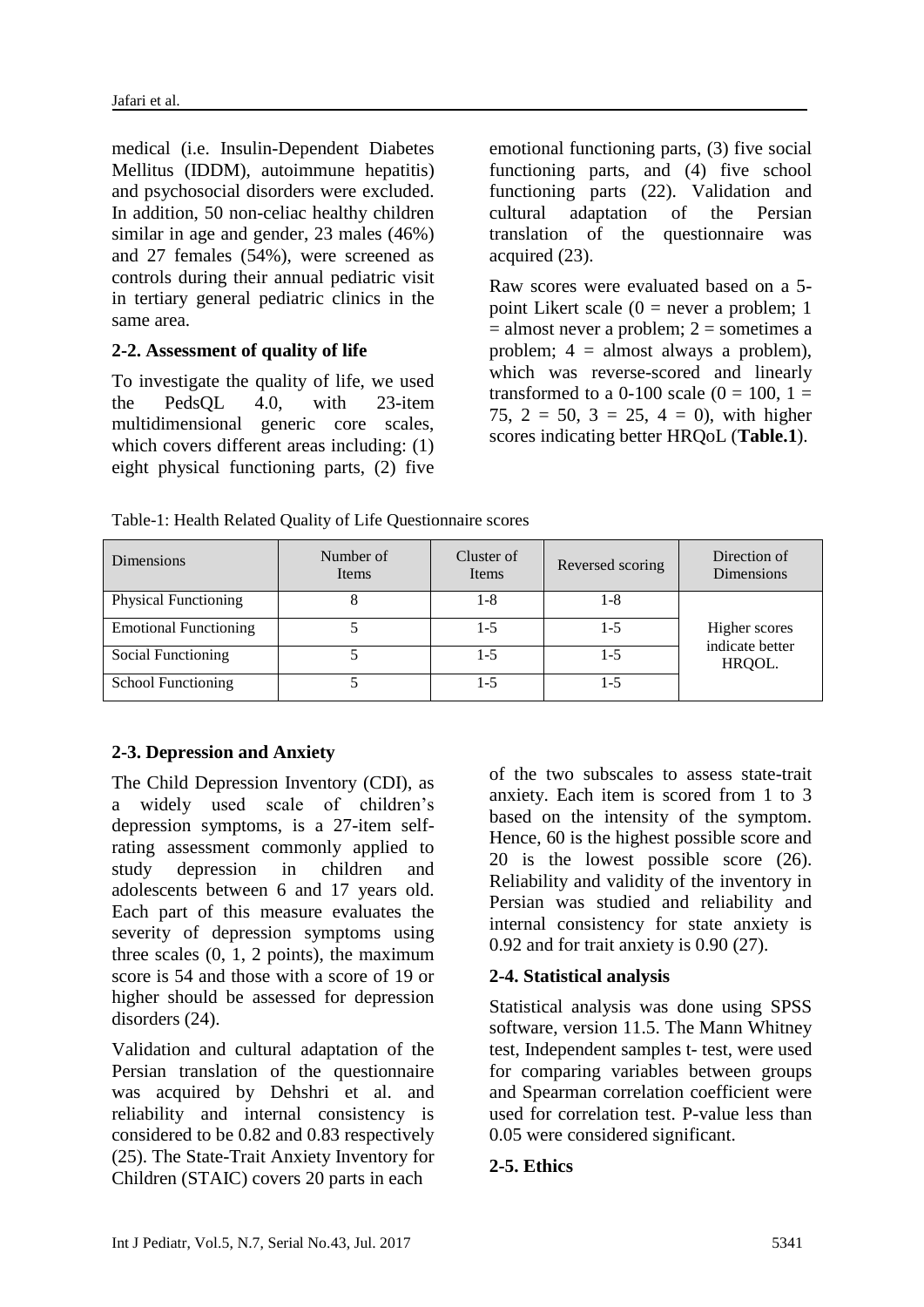The Research and Legal Committee of the Medical Center of the Mashhad University of Medical Sciences, Iran approved the study protocol.

#### **3- RESULTS**

 One hundred children (aged 7-16 years) were initially invited to participate in our study. They were divided into two groups of 50 patients with celiac disease (24 males and 26 females), and 50 controls (23 males and 27 females). According to their age, they were classified further into three age groups (7-10, 11-13, 16-14 years), most of the studied children were between 7 to 10 years, in which 23 out of 50 (46%) were in the case groups and 33 out of 50 (66%) were in the control group. Children aged 14-16 years were frequent in the CD group. **Table.2** shows the demographic characteristics of the enrolled subjects.

#### **3-1. Quality of life**

In this study, the mean score of quality of life in the case group was 76.8±13.6 and in the control group it was  $80.5 \pm 11.3$  (total score: 100), which was not statistically significant. In the physical activity component, the mean scores in the case group was 84.37 and in the control group it was 75.87(total score: 100), which was statistically significant  $(P= 0.008)$ . Quality of life in the subgroup of physical activity was better in CD patients. However, there was no statistical significance between the emotional function and social function in the two groups.

**Figure.1** shows the results of the psychosocial evaluation of CD patients and controls (PedsQL 4.0 scores).

#### **3-2. Depression and Anxiety**

The mean state anxiety score in the CD group was  $35.88 \pm 5.67$ , and in the control group it was  $31.18 \pm 5.62$  (total score: 60), which was statistically significant (P<0.001). Mean trait anxiety score in the CD group was  $34.4 \pm 7.95$ , and in the control group it was 30.68±6.92 (total score: 60), which was statistically significant ( $P = 0.014$ ). Mean depression score was  $13.44 \pm 7.95$  in the celiac disease group. In the control group it was  $9.6\pm4.69$ (total score: 54), which was statistically significant ( $P = 0.018$ ).

**Table.3** shows the mean STAIC, CDI and PedsQL 4.0 score of children with or without celiac disease. There was a statistically significant correlation between state and trait anxiety (P=  $0.001$ , r =  $0.53$ ). Also, there were statistically significant correlations between state and trait anxiety and depression  $(P= 0.014, r= 0.35, q$  $P=0.001$ , r: 0.52). In addition, there were statistically significant reverse correlations between the quality of life of CD children and anxiety (state, trait)  $(P= 0.001, r= 0.51)$ and  $P= 0.02$ ,  $r= 0.32$ ). However, there was no correlation between quality of life and depression. **Table**.**4** shows the correlation coefficient of anxiety, depression, and quality of life in children with or without celiac disease.

| Variables  | With celiac disease |         | Healthy control group |         |  |  |  |
|------------|---------------------|---------|-----------------------|---------|--|--|--|
|            | Number              | Percent | Number                | Percent |  |  |  |
| Gender     |                     |         |                       |         |  |  |  |
| Female     | 26                  | 52%     | 27                    | 54%     |  |  |  |
| Male       | 24                  | 48%     | 23                    | 46%     |  |  |  |
| Age (year) |                     |         |                       |         |  |  |  |
| $7 - 10$   | 23                  | 46%     | 33                    | 66%     |  |  |  |
| 11-13      | 14                  | 28%     | 14                    | 28%     |  |  |  |
| 14-16      | 13                  | 26%     |                       | 6%      |  |  |  |

**Table-2:** Demographic features of the celiac patients and control group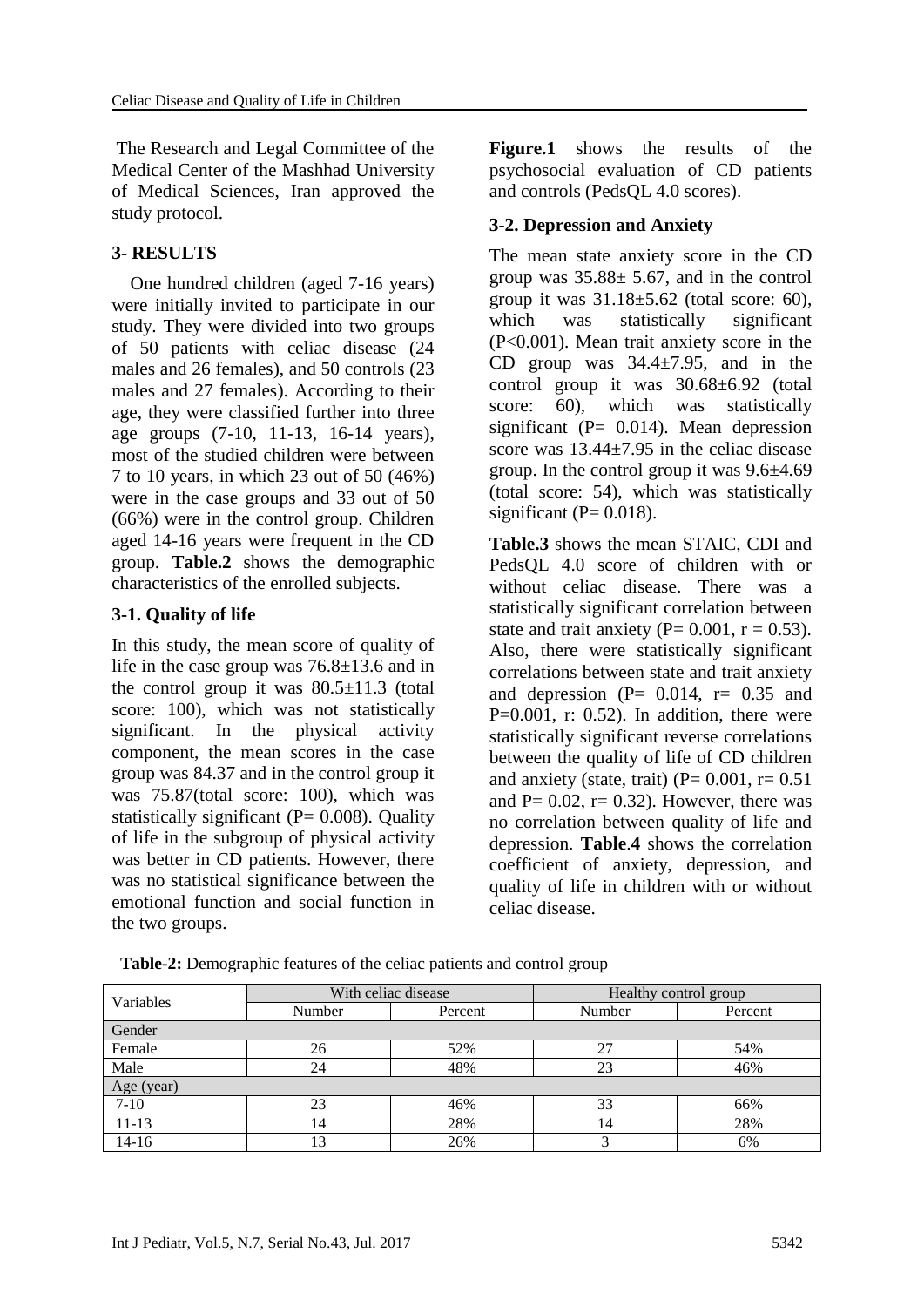



**Fig.1:** PedsQL mean scores in case and control groups.

| Variables          | With Celiac disease | Healthy control group |          |
|--------------------|---------------------|-----------------------|----------|
|                    | $Mean \pm SD$       | $Mean \pm SD$         | P- value |
| <b>STAIC</b> state | $34.4 + 7.95$       | $30.68 + 6.92$        | 0.014    |
| <b>STAIC</b> trait | $35.88 \pm 5.62$    | $31.18 \pm 5.67$      | 0.001    |
| <b>CDI</b>         | $13.4 \pm 7.95$     | $9.6 + 4.6$           | 0.018    |
| PedsQLTM           | $80.5 \pm 11.3$     | $76.8 \pm 13.6$       | 0.148    |

Child Depression Inventory (CDI), Pediatric Quality of Life Inventory (PedsQLTM), State-Trait Anxiety Inventory for Children (STAIC).

| Table-3: Correlation coefficient of anxiety, depression, and quality of life in patients with or without |  |  |  |
|----------------------------------------------------------------------------------------------------------|--|--|--|
| celiac disease                                                                                           |  |  |  |

|                                     | Celiac patient             |         | Healthy control            |         |  |
|-------------------------------------|----------------------------|---------|----------------------------|---------|--|
| Variables                           | Correlation<br>coefficient | P-value | Correlation<br>coefficient | P-value |  |
| Anxiety (state) and (trait)         | 0.56                       | < 0.001 | 0.51                       | < 0.001 |  |
| Anxiety (state) and depression      | 0.51                       | < 0.001 | 0                          | 0.63    |  |
| Anxiety (trait) and depression      | 0.5                        | < 0.001 | 0.6                        | < 0.001 |  |
| Quality of life and anxiety (state) | $-0.23$                    | 0.02    | $-0.32$                    | 0.02    |  |
| Quality of life and anxiety (trait) | 0.2                        | 0.02    | $-0.2$                     | 0.04    |  |
| Quality of life and depression      | 0.12                       | 0.2     | 0.17                       | 0.08    |  |

R=Correlation coefficient (Spearman Correlation Test).

#### **4- DISCUSSION**

 The gluten-free diet has a positive effect in celiac children. However, a new strategy is needed to improve the quality of life of CD patients alongside disease treatment. HRQoL as a crucial aim of therapeutic interventions assesses clinical settings to ameliorate the quality of care in different chronic illnesses including CD and inflammatory bowel diseases [\(28\)](#page-8-11). In this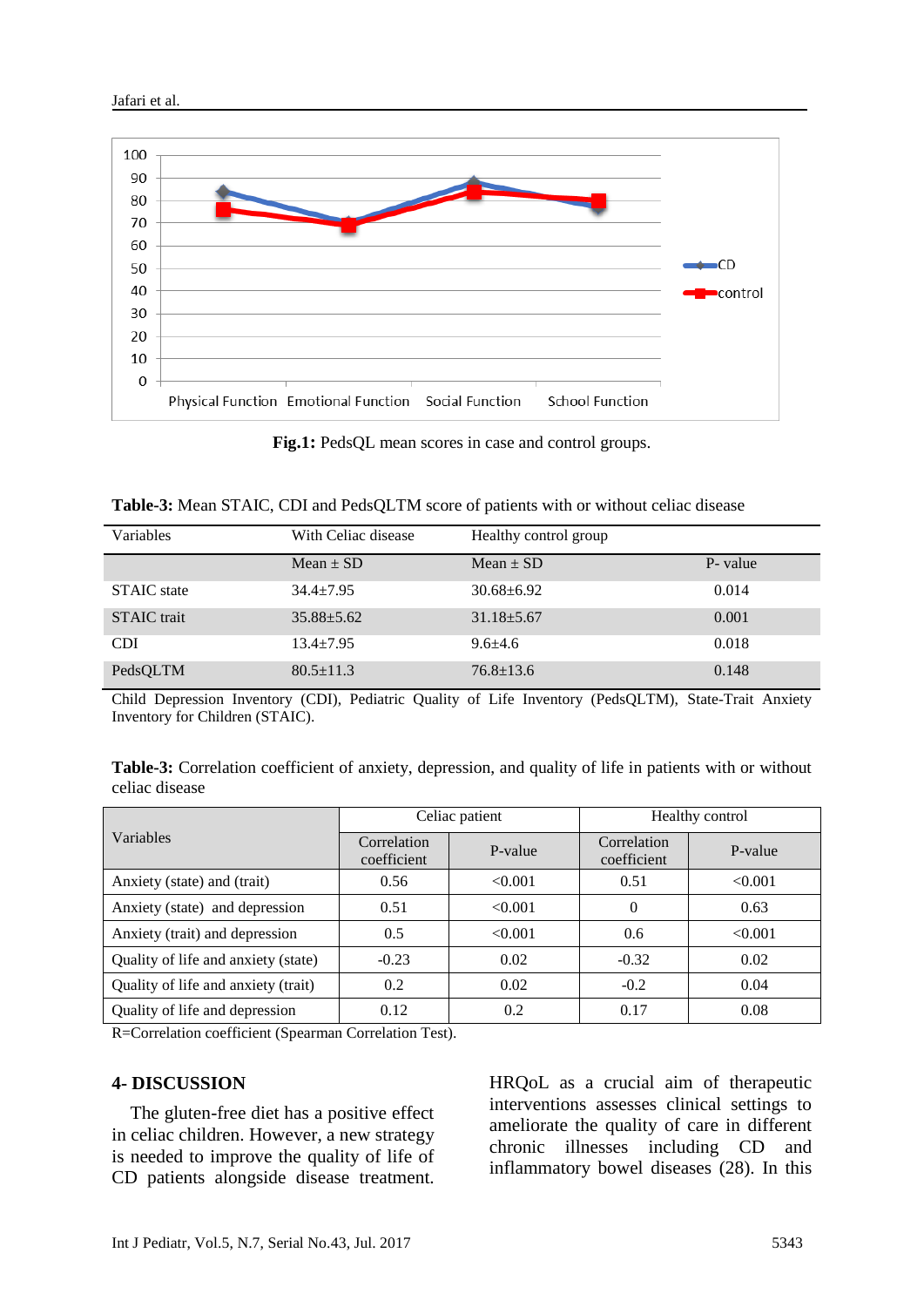study, PedsQL 4.0 as a well-known, easy and valid tool for children was applied to compare the condition of CD cases with healthy individuals. In our study, depression and anxiety (state, trait) levels were statistically different in children with celiac disease than healthy children. We did not find any significant difference in the PedsQL score distributions between celiac patients and controls. However, in subgroup analysis, physical activity component, mean number in the case group, and control group was statistically significant. Quality of life in this subgroup was better in CD patients.

Recent studies have evaluated the impact of GFD on quality of life in children with celiac disease. In the study of Biagetti et al., not only no significant differences were shown regarding the quality of life between groups, but also celiac patients had generally good quality of life in comparison with the controls. In that study, cases with diet difficulties revealed lower scores of QoL regarding their characteristics in the physical activity and total scores. They suggested that probably the difficulty in adhering to the diet could have an impact on all the aspects of the QoL [\(29\)](#page-9-0). Similar results obtained in other studies about the total scores of quality of life were not significantly different between the CD cases and healthy controls [\(20\)](#page-8-12). Applying the generic questionnaire of QoL in other previous studies revealed compatible results with those obtained in our study [\(30,](#page-9-1) [31\)](#page-9-2).

Fabiani et al. evaluated the compliance with GFD in adolescents with CD and found that adhering to a strict diet is not easy in this age group, which is a critical period for adherence to the diet [\(32\)](#page-9-3). In our study, the subgroup with 14-16 years age was frequent in CD patient than in controls. Negative experiences eventually adversely affect the life of CD adult patients regarding their social relationships and management of daily life in order to adhere to the GFD [\(33\)](#page-9-4); similar difficulties for CD children have been also proposed in other studies [\(18,](#page-8-4) [19,](#page-8-13) [34-37\)](#page-9-5). It has been shown that relief of gastrointestinal symptoms could lead to improvements of QoL in adults, within one year of diagnosis of the CD symptomatic cases [\(38\)](#page-9-6). Conversely, no improvement or deterioration has been reported in asymptomatic or in screening-detected celiac patients at one year follow-up [\(38,](#page-9-6) [39\)](#page-9-7). In our country, we did not have a screening test for celiac disease so all the patient referred to a physician are symptomatic and when treated with GFD, their symptoms are relieved and their quality of life improves.

The progressive effects of the GFD on physical health might be due to a significantly higher energy intake in patients on GFD than controls, with no impact on body mass index [\(40\)](#page-9-8). Another study by Samasca et al. has shown positive effects of GFD in CD cases, including body mass index elevation, higher energy intakes, decreased adiposity gain, and controlled risk of the associated complications [\(41\)](#page-9-9). Sex related differences have been also reported in the study of Sverker et al. Negative effects have been observed in some studies performed on the Qol of female patients after being diagnosed [\(42,](#page-9-10) [43\)](#page-9-11); however, no relation was observed between the sexes and QoL in our study.

Furthermore, the relation between psychiatric disorders and chronic diseases has been studied. We obtained a significant positive relation between CD in children and the level of depression and anxiety; which was consistent with other studies that proposed a higher prevalence of depression and disruptive behavior syndromes in adolescents with CD [\(44\)](#page-10-0). Conversely, another study did not obtain this significant relation regarding the depression parameters in CD children and adolescents compared to healthy controls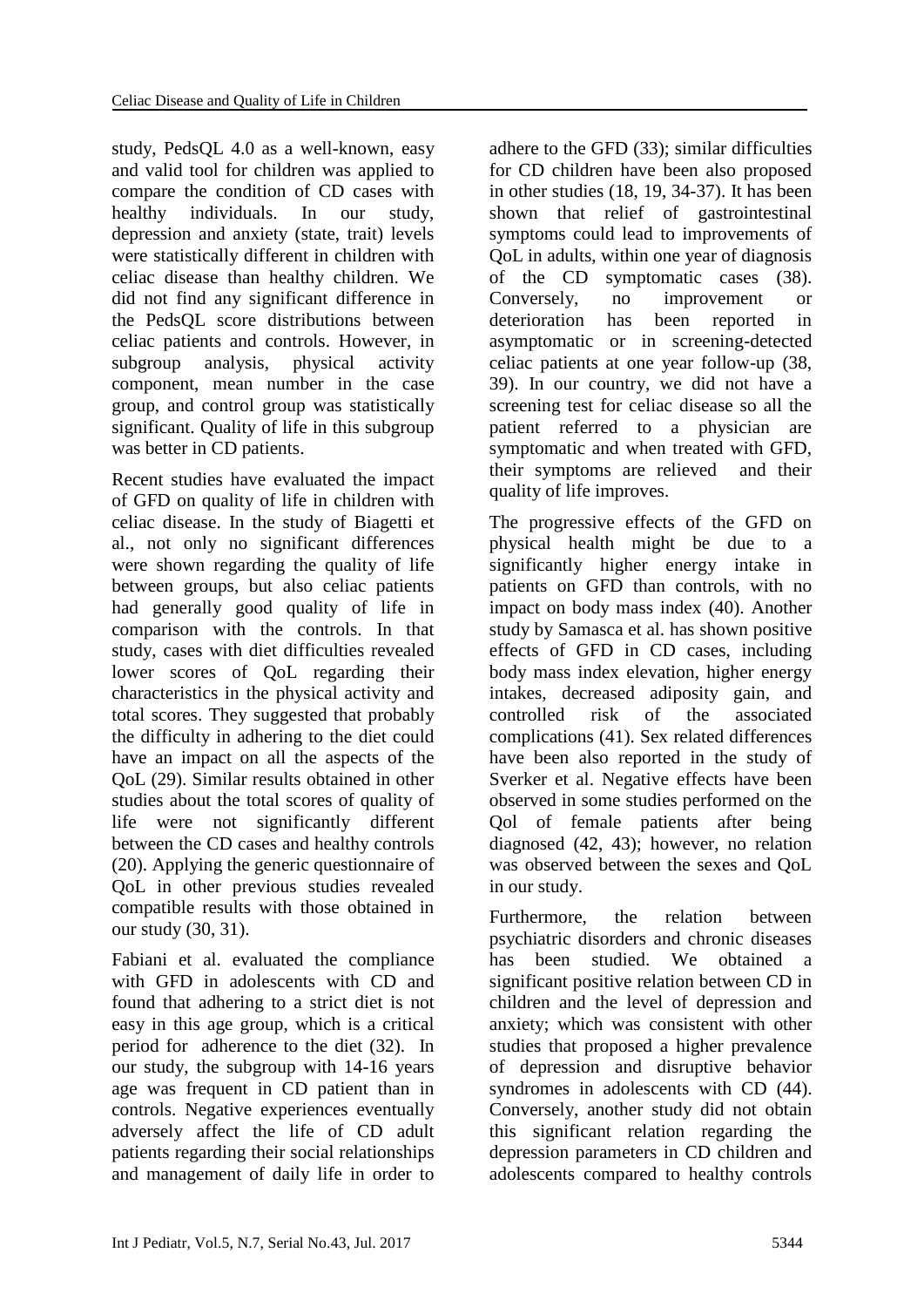[\(13\)](#page-7-9). Compromised absorption of vitamins and amino acids might be responsible for reduced neurotransmitter levels in the central nervous system, which leads to immunological dysregulation and eventually psychiatric symptoms in CD cases [\(45\)](#page-10-1). In this regard, although, the plasma level of tryptophan has shown to be decreased in CD cases with untreated behavioral complications, emotional and mental parameters have been ameliorated following the administration of the gluten free diet [\(46\)](#page-10-2). On the other hand, the regulation of serum tryptophan levels has been reported to improve depression symptoms [\(47\)](#page-10-3).

Poor dietary compliance in CD children and adolescents might lead to different levels of anxiety and depression between these two age groups. Depression and disruptive behavior disorders are more common in adolescents with celiac disease [\(48\)](#page-10-4); CD patients were mostly adolescents in our study. Studies have not shown any relation between the depression complaints observed in CD patients and age, gender, and socio-economic variables [\(49\)](#page-10-5). Also, there is no relation between physical symptoms, such as abdominal pain and diarrhea, and depression symptoms [\(50\)](#page-10-6). In this study, we did not check these relations. Depression could be also proposed as a major reason for noncompliance with the treatment of chronic diseases [\(51\)](#page-10-7).

Based on the study of Rapaport et al., CD patients might have different degrees of anxiety disorders, but all have shown significant QoL impairment [\(52\)](#page-10-8). We also observed significant impairment in QoL of CD children with anxiety. Hence, psychological supports are crucial for CD cases with depression and anxiety disorders to improve psychological parameters that might lead to better acceptance of GFD, higher treatment compliance, and lower disease-associated complications [\(53\)](#page-10-9).

# **4-1. Limitations of the study**

Limitation of our study included not checking the patients' age and sex, along with time of diagnosis, and length of time on a gluten-free diet, which were all independent determinant factors of certain dimensions of HRQoL. Additionally, our sample size was small and we did not focus on patients' adherence to the diet, an important factor in the assessment of quality of life.

# **5- CONCLUSION**

 Adhering to a strict GFD for managing celiac disease may impact negatively on patients' health related quality of life (HRQoL) and may lead to depression and anxiety. Our study compares a group of CD children with healthy counterparts, based on a validated questionnaire. In our finding, the physical activity component of quality of life was better in CD patients. However, the mean total anxiety or depression scores were higher in this group. There were significant correlations between anxiety and depression and reverse correlations between quality of life of CD children and anxiety. It seems that anxiety and depression are important aspects in celiac disease and may have a significant impact on the course of the disease.

# **6- AUTHOR CONTRIBUTIONS**

Jafari SA, Mostafavi N, Moharreri F, and Kianifar HR contributed to study conception and design, Talebi S, Jafari SA, Mostafavi N, Moharreri F, and Kianifar HR, contributed to data acquisition, data analysis and interpretation, and writing of the article; Talebi S, Jafari SA, and Kianifar HR contributed to editing, reviewing and final approval of the article.

# **7- ACKNOWLEDGEMENTS**

We would like to give special appreciation to all the patients for contributing to this study and the Department of Pediatrics and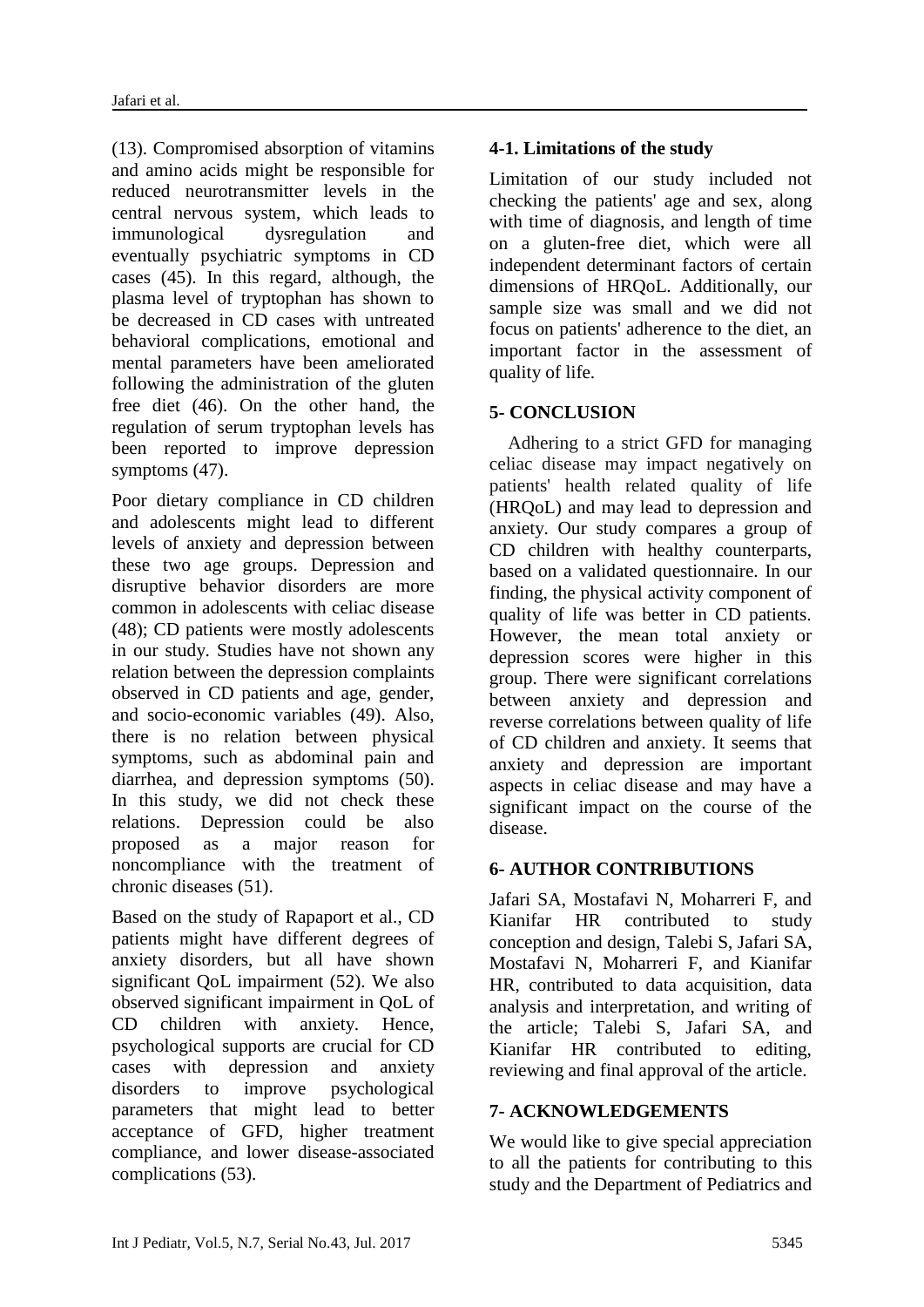Psychiatry of the Mashhad University of Medical Sciences.

**7-1. Supported by:** Grant from the Mashhad University of Medical Sciences.

### **8- CONFLICT OF INTEREST**

All of the authors have declared no conflict of interest.

#### **9- REFERENCES**

<span id="page-7-0"></span>1. Husby S, Koletzko S, Korponay-Szabo IR, Mearin ML, Phillips A, Shamir R, et al. European Society for Pediatric Gastroenterology, Hepatology, and Nutrition guidelines for the diagnosis of coeliac disease. Journal of pediatric gastroenterology and nutrition 2012;54(1):136-60. PubMed PMID: 22197856.

<span id="page-7-1"></span>2. Catassi C, Ratsch IM, Fabiani E, Rossini M, Bordicchia F, Candela F, et al. Coeliac disease in the year 2000: exploring the iceberg. Lancet 1994;343(8891):200-3. PubMed PMID: 7904667.

<span id="page-7-2"></span>3. Catassi C, Kryszak D, Bhatti B, Sturgeon C, Helzlsouer K, Clipp SL, et al. Natural history of celiac disease autoimmunity in a USA cohort followed since 1974. Annals of medicine 2010;42(7):530-8. PubMed PMID: 20868314.

<span id="page-7-3"></span>4. Lee AR, Ng DL, Zivin J, Green PH. Economic burden of a gluten-free diet. Journal of human nutrition and dietetics: the official journal of the British Dietetic Association. 2007;20(5):423-30. PubMed PMID: 17845376.

<span id="page-7-5"></span>5. Black JL, Orfila C. Impact of coeliac disease on dietary habits and quality of life. Journal of human nutrition and dietetics : the official journal of the British Dietetic Association 2011;24(6):582-7. PubMed PMID: 21615555.

6. Olsson C, Lyon P, Hornell A, Ivarsson A, Sydner YM. Food that makes you different: the stigma experienced by adolescents with celiac disease. Qualitative health research 2009;19(7):976-84. PubMed PMID: 19556403.

7. Rosen A, Ivarsson A, Nordyke K, Karlsson E, Carlsson A, Danielsson L, et al. Balancing health benefits and social sacrifices: a qualitative study of how screening-detected celiac disease impacts adolescents' quality of life. BMC pediatrics 2011;11:32. PubMed PMID: 21569235. Pubmed Central PMCID: 3120678.

8. Aggarwal S, Lebwohl B, Green PH. Screening for celiac disease in average-risk and high-risk populations. Therapeutic advances in gastroenterology 2012;5(1):37-47. PubMed PMID: 22282707. Pubmed Central PMCID: 3263981.

<span id="page-7-4"></span>9. Ravens-Sieberer U, Herdman M, Devine J, Otto C, Bullinger M, Rose M, et al. The European KIDSCREEN approach to measure quality of life and well-being in children: development, current application, and future advances. Quality of life research : an international journal of quality of life aspects of treatment, care and rehabilitation 2014;23(3):791-803. PubMed PMID: 23686556. Pubmed Central PMCID: 3953538.

<span id="page-7-6"></span>10. Cranney A, Zarkadas M, Graham ID, Butzner JD, Rashid M, Warren R, et al. The Canadian Celiac Health Survey. Digestive diseases and sciences 2007;52(4):1087-95. PubMed PMID: 17318390.

<span id="page-7-7"></span>11. Jorda FC, Lopez Vivancos J. Fatigue as a determinant of health in patients with celiac disease. Journal of clinical gastroenterology 2010;44(6):423-7. PubMed PMID: 19935081.

<span id="page-7-8"></span>12. Casellas F, Rodrigo L, Lucendo AJ, Fernandez-Banares F, Molina-Infante J, Vivas S, et al. Benefit on health-related quality of life of adherence to gluten-free diet in adult patients with celiac disease. Revista espanola de enfermedades digestivas : organo oficial de la Sociedad Espanola de Patologia Digestiva 2015;107(4):196-201. PubMed PMID: 25824917.

<span id="page-7-9"></span>13. Esenyel S, Unal F, Vural P. Depression and anxiety in child and adolescents with follow-up celiac disease and in their families. The Turkish journal of gastroenterology : the official journal of Turkish Society of Gastroenterology 2014;25(4):381-5. PubMed PMID: 25254519.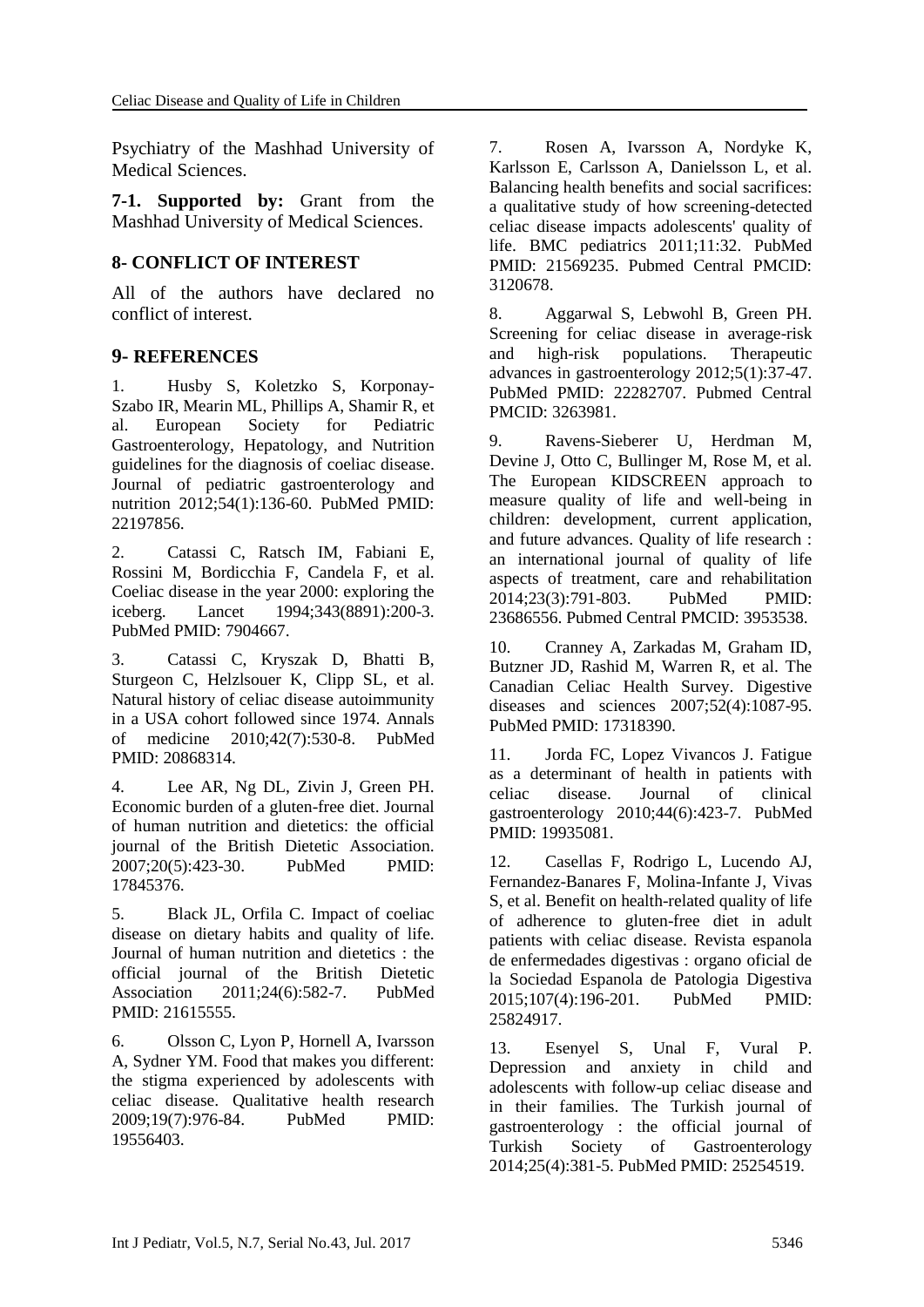<span id="page-8-0"></span>14. Chauhan JC, Kumar P, Dutta AK, Basu S, Kumar A. Assessment of dietary compliance to gluten free diet and psychosocial problems in Indian children with celiac disease. Indian journal of pediatrics 2010;77(6):649-54. PubMed PMID: 20532683.

<span id="page-8-1"></span>15. Briani C, Zara G, Alaedini A, Grassivaro F, Ruggero S, Toffanin E, et al. Neurological complications of celiac disease and autoimmune mechanisms: a prospective study. Journal of neuroimmunology 2008;195(1-2):171-5. PubMed PMID: 18343508.

<span id="page-8-2"></span>16. Hadjivassiliou M, Grunewald RA, Chattopadhyay AK, Davies-Jones GA, Gibson A, Jarratt JA, et al. Clinical, radiological, neurophysiological, and neuropathological characteristics of gluten ataxia. Lancet 1998;352(9140):1582-5. PubMed PMID: 9843103.

<span id="page-8-3"></span>17. Carta MG, Hardoy MC, Boi MF, Mariotti S, Carpiniello B, Usai P. Association between panic disorder, major depressive disorder and celiac disease: a possible role of thyroid autoimmunity. Journal of psychosomatic research 2002;53(3):789-93. PubMed PMID: 12217453.

<span id="page-8-4"></span>18. Kinos S, Kurppa K, Ukkola A, Collin P, Lahdeaho ML, Huhtala H, et al. Burden of illness in screen-detected children with celiac disease and their families. Journal of pediatric gastroenterology and nutrition 2012;55(4):412-6. PubMed PMID: 22614110.

<span id="page-8-13"></span>19. Nordyke K, Norstrom F, Lindholm L, Carlsson A, Danielsson L, Emmelin M, et al. Health-related quality-of-life in children with coeliac disease, measured prior to receiving their diagnosis through screening. Journal of medical screening 2011;18(4):187-92. PubMed PMID: 22106434.

<span id="page-8-12"></span>20. de Lorenzo CM, Xikota JC, Wayhs MC, Nassar SM, de Souza Pires MM. Evaluation of the quality of life of children with celiac disease and their parents: a casecontrol study. Quality of life research : an international journal of quality of life aspects of treatment, care and rehabilitation 2012;21(1):77-85. PubMed PMID: 21598063.

21. Altobelli E, Paduano R, Gentile T, Caloisi C, Marziliano C, Necozione S, et al. Health-related quality of life in children and adolescents with celiac disease: survey of a population from central Italy. Health and quality of life outcomes 2013;11:204. PubMed PMID: 24304679. Pubmed Central PMCID: 3878970.

<span id="page-8-5"></span>22. Varni JW, Seid M, Knight TS, Uzark K, Szer IS. The PedsQL 4.0 Generic Core Scales: sensitivity, responsiveness, and impact on clinical decision-making. Journal of behavioral medicine 2002;25(2):175-93. PubMed PMID: 11977437.

<span id="page-8-6"></span>23. Stevanovic D, Jafari P. A crosscultural study to assess measurement invariance of the KIDSCREEN-27 questionnaire across Serbian and Iranian children and adolescents. Quality of life research : an international journal of quality of life aspects of treatment, care and rehabilitation 2015;24(1):223-30. PubMed PMID: 25034175.

<span id="page-8-7"></span>24. Saylor CF, Finch AJ, Jr., Spirito A, Bennett B. The children's depression inventory: a systematic evaluation of psychometric properties. Journal of consulting and clinical psychology 1984;52(6):955-67. PubMed PMID: 6520288.

<span id="page-8-8"></span>25. [Dehshri GH.R.](http://en.journals.sid.ir/SearchPaper.aspx?writer=25533) , [Najafi M](http://en.journals.sid.ir/SearchPaper.aspx?writer=247637), [Sheykhi M](http://en.journals.sid.ir/SearchPaper.aspx?writer=227245)[,](http://en.journals.sid.ir/SearchPaper.aspx?writer=167148) [Habibi Asgarabad M.](http://en.journals.sid.ir/SearchPaper.aspx?writer=167148) Investigating Primary Psychometric Properties of Children's Depression Inventory (CDI) Family Research 2009;5(2):159-77.

<span id="page-8-9"></span>26. Ortuno-Sierra J, Garcia-Velasco L, Inchausti F, Debbane M, Fonseca-Pedrero E. New approaches on the study of the psychometric properties of the STAI. Actas espanolas de psiquiatria 2016;44(3):83-92. PubMed PMID: 27254400.

<span id="page-8-10"></span>27. heikhian MR GA, Raad S, Meysami Bonab S. Relationship between Behavioral Disorders and Quality of Life in Patients with Celiac Disease. Govaresh 2015;20:161-8.

<span id="page-8-11"></span>28. Ryan JL, Mellon MW, Junger KW, Hente EA, Denson LA, Saeed SA, et al. The clinical utility of health-related quality of life screening in a pediatric inflammatory bowel disease clinic. Inflammatory bowel diseases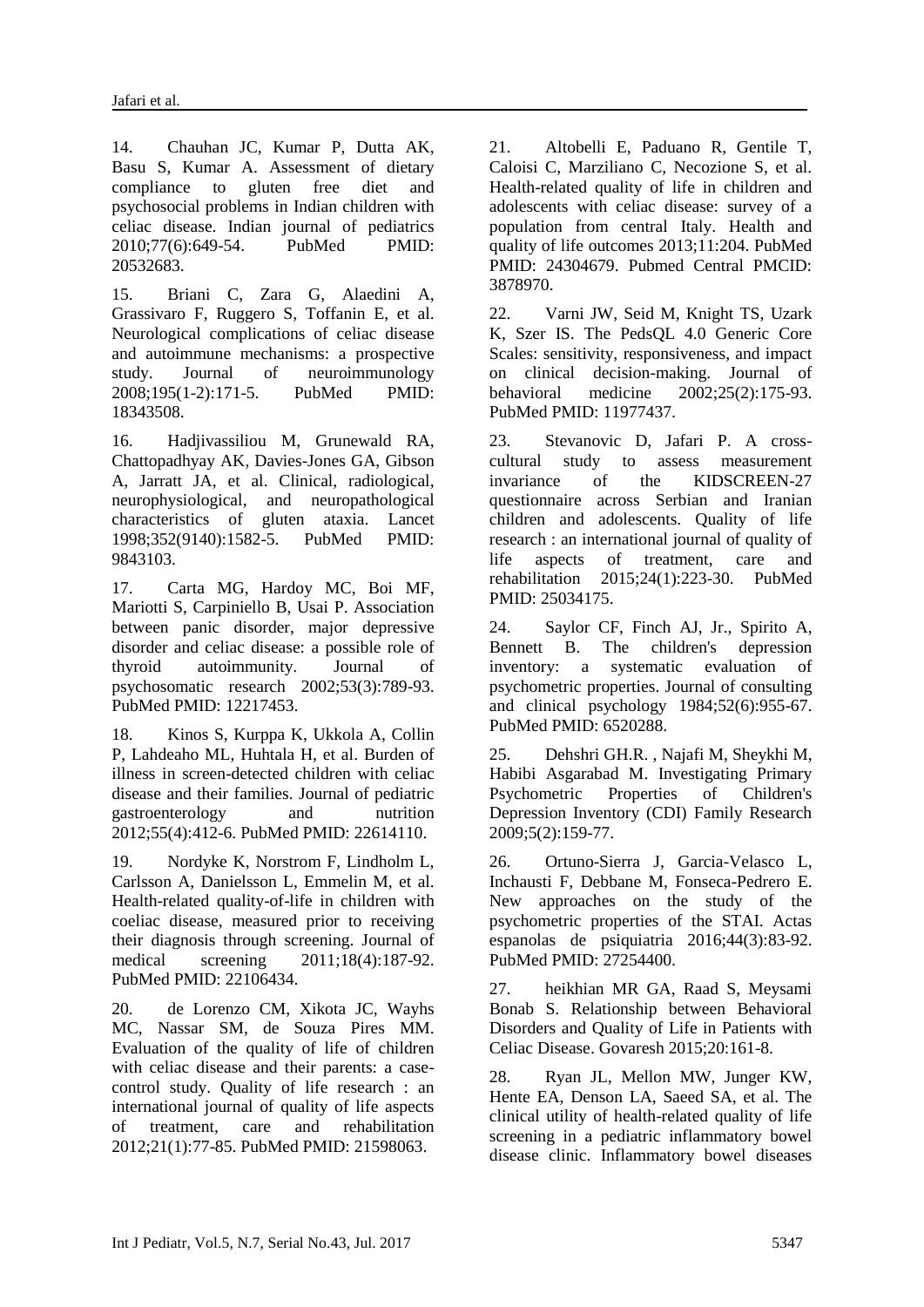2013;19(12):2666-72. PubMed PMID: 24051932. Pubmed Central PMCID: 3863996.

<span id="page-9-0"></span>29. Biagetti C, Gesuita R, Gatti S, Catassi C. Quality of life in children with celiac disease: A paediatric cross-sectional study. Digestive and liver disease : official journal of the Italian Society of Gastroenterology and the Italian Association for the Study of the Liver 2015;47(11):927-32. PubMed PMID: 26283211.

<span id="page-9-1"></span>30. Kolsteren MM, Koopman HM, Schalekamp G, Mearin ML. Health-related quality of life in children with celiac disease. The Journal of pediatrics 2001;138(4):593-5. PubMed PMID: 11295729.

<span id="page-9-2"></span>31. Rashid M, Cranney A, Zarkadas M, Graham ID, Switzer C, Case S, et al. Celiac disease: evaluation of the diagnosis and dietary compliance in Canadian children. Pediatrics 2005;116(6):e754-9. PubMed PMID: 16322131.

<span id="page-9-3"></span>32. Fabiani E, Taccari LM, Ratsch IM, Di Giuseppe S, Coppa GV, Catassi C. Compliance with gluten-free diet in adolescents with screening-detected celiac disease: a 5-year follow-up study. The Journal of pediatrics 2000;136(6):841-3. PubMed PMID: 10839888.

<span id="page-9-4"></span>33. Sverker A, Hensing G, Hallert C. 'Controlled by food'- lived experiences of coeliac disease. Journal of human nutrition and dietetics : the official journal of the British Dietetic Association 2005;18(3):171-80. PubMed PMID: 15882379.

<span id="page-9-5"></span>34. Biagetti C, Naspi G, Catassi C. Health-related quality of life in children with celiac disease: a study based on the Critical Incident Technique. Nutrients 2013;5(11):4476-85. PubMed PMID: 24225846. Pubmed Central PMCID: 3847743.

35. Valitutti F, Barbato M, Cucchiara S. Screening celiac disease in at-risk groups: effect of diagnosis on perceived health of children and their families. Journal of pediatric gastroenterology and nutrition 2012;55(4):365. PubMed PMID: 22614109.

36. Whitaker JK, West J, Holmes GK, Logan RF. Patient perceptions of the burden of coeliac disease and its treatment in the UK. Alimentary pharmacology and therapeutics 2009;29(10):1131-6. PubMed PMID: 19245681.

37. Skjerning H, Mahony RO, Husby S, DunnGalvin A. Health-related quality of life in children and adolescents with celiac disease: patient-driven data from focus group interviews. Quality of life research : an international journal of quality of life aspects of treatment, care and rehabilitation 2014;23(6):1883-94. PubMed PMID: 24445753.

<span id="page-9-6"></span>38. Johnston SD, Rodgers C, Watson RG. Quality of life in screen-detected and typical coeliac disease and the effect of excluding dietary gluten. European journal of gastroenterology & hepatology 2004;16(12):1281-6. PubMed PMID: 15618833.

<span id="page-9-7"></span>39. Nachman F, Maurino E, Vazquez H, Sfoggia C, Gonzalez A, Gonzalez V, et al. Quality of life in celiac disease patients: prospective analysis on the importance of clinical severity at diagnosis and the impact of treatment. Digestive and liver disease : official journal of the Italian Society of Gastroenterology and the Italian Association for the Study of the Liver 2009;41(1):15-25. PubMed PMID: 18602354.

<span id="page-9-8"></span>40. Zuccotti G, Fabiano V, Dilillo D, Picca M, Cravidi C, Brambilla P. Intakes of nutrients in Italian children with celiac disease and the role of commercially available glutenfree products. Journal of human nutrition and dietetics : the official journal of the British Dietetic Association 2013; 26(5):436-44. PubMed PMID: 23252793.

<span id="page-9-9"></span>41. Samasca G, Sur G, Lupan I, Deleanu D. Gluten-free diet and quality of life in celiac disease. Gastroenterology and hepatology from bed to bench 2014;7(3):139-43. PubMed PMID: 25120893. Pubmed Central PMCID: 4129563.

<span id="page-9-10"></span>42. Hallert C, Lohiniemi S. Quality of life of celiac patients living on a gluten-free diet. Nutrition 1999;15(10):795-7. PubMed PMID: 10501298.

<span id="page-9-11"></span>43. Sverker A, Ostlund G, Hallert C, Hensing G. 'I lose all these hours...'--exploring gender and consequences of dilemmas experienced in everyday life with coeliac